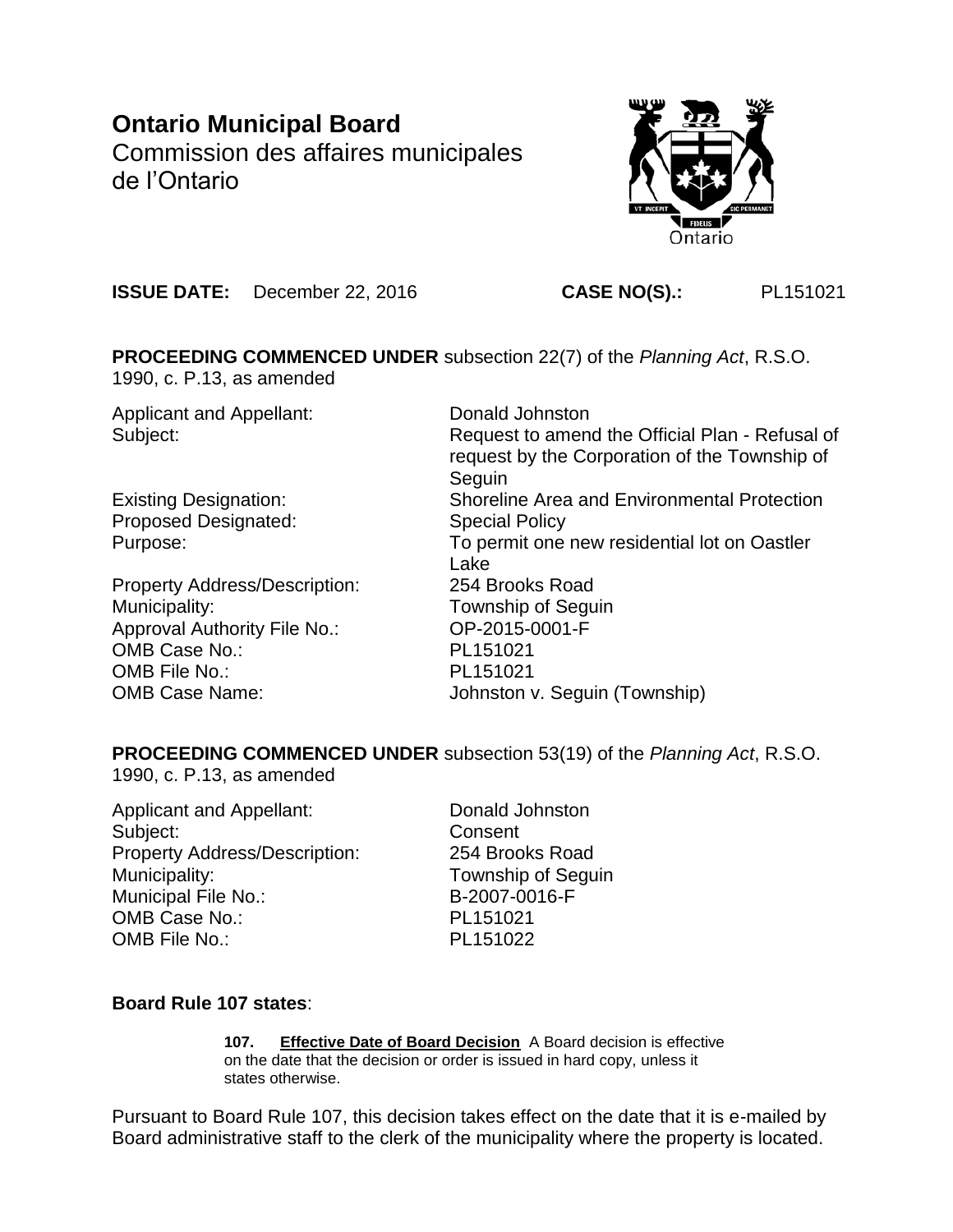| Heard: | July 13, 2016 and                     |
|--------|---------------------------------------|
|        | October 5-7, 2016, in Seguin, Ontario |

### **APPEARANCES:**

| <b>Parties</b>                                               | <b>Counsel*/Representative</b>       |
|--------------------------------------------------------------|--------------------------------------|
| Donald Johnston                                              | H. Elston*, L. Martin*, A. Anderson* |
| Township of Seguin                                           | K. Mullin*                           |
| Rankin Lake Property Owners' Association Thor Eklund<br>Inc. |                                      |
| <b>Participants</b>                                          |                                      |
| David Minas                                                  | Self-represented                     |
| John Lynch                                                   | Self-represented                     |
| Duncan Fremlin                                               | Self-represented                     |
| <b>Karen Buck</b>                                            | Self-represented                     |
| Otter Lake Ratepayers' Association                           | <b>Art Coles</b>                     |
| Three Lakes Ratepayers' Association Inc.                     | John McCash                          |

### **DECISION DELIVERED BY STEFAN KRZECZUNOWICZ AND SYLVIA SUTHERLAND AND ORDER OF THE BOARD**

### **INTRODUCTION**

[1] Donald Johnston (the "Appellant") has appealed decisions of the Township of Seguin (the "Township") to deny his applications to amend the Township's Official Plan (the "OPA") and to sever his property (the "subject property").

[2] The subject property is 5.9 hectares and has approximately 250 metres of shoreline frontage on Oastler Lake. The OPA and severance would create one new seasonal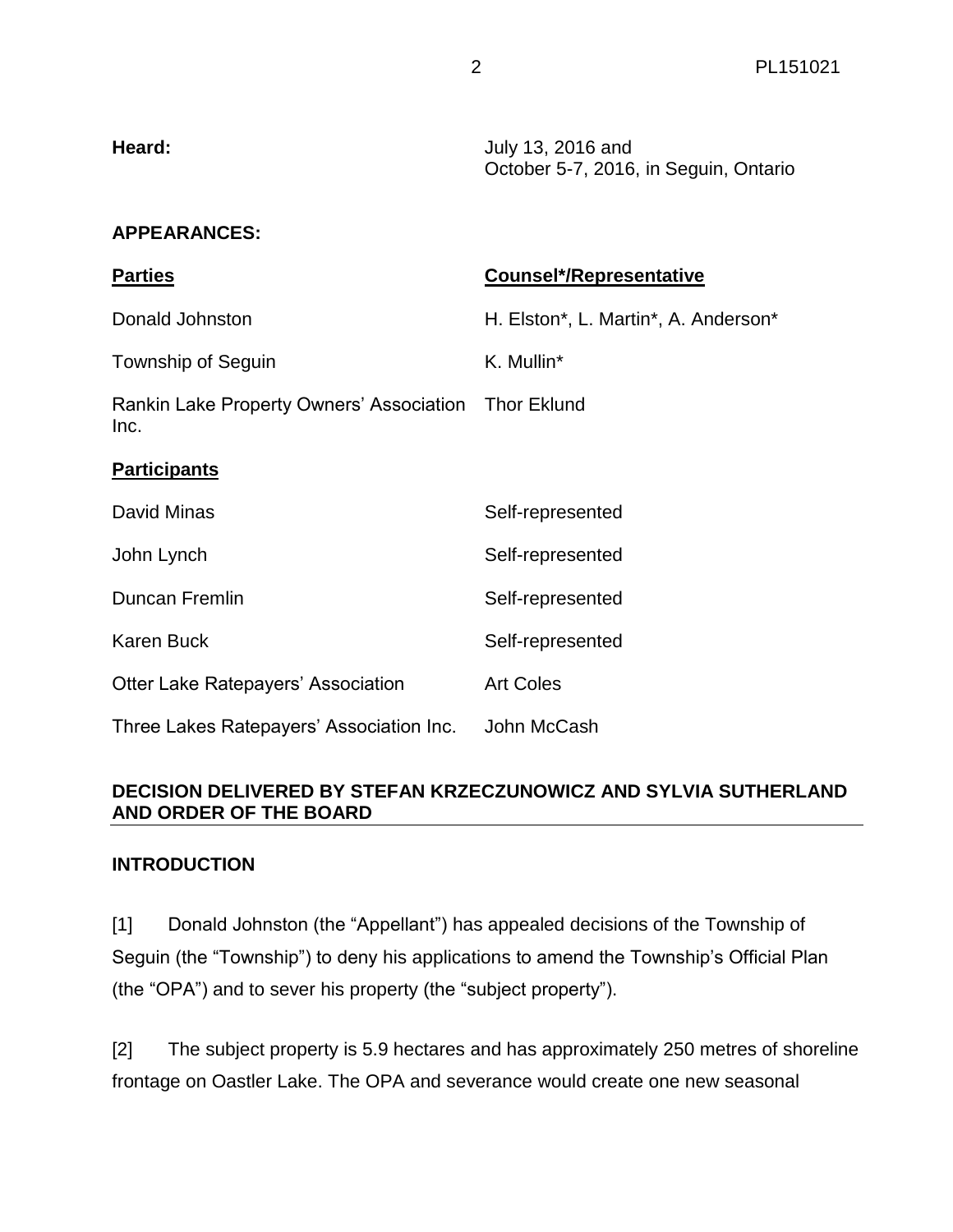residential lot, with an area of 2.5 hectares and lake frontage of 118 metres. The retained lot would be 3.4 hectares with 134 metres of lake frontage.

### **Procedural Matters**

[3] At the outset of the hearing, the Board granted party status to the Rankin Lake Property Owners' Association, which was represented by its President Thor Eklund.

[4] Participant status was granted to David Minas, John Lynch, Duncan Fremlin, and Karen Buck, as well as the Otter Lake Ratepayers' Association and Three Lakes Ratepayers' Association. The associations were represented by Art Coles and John McCash.

[5] The Appellant was to have been represented by Counsel Harold Elston. At the start of the hearing Mr. Elston was made aware that he had previously represented one of the participant ratepayer organizations. To avoid any perception of a conflict of interest Mr. Elston recused himself from the proceedings and secured new Counsel for his client in the person of Aynsley Anderson. With the parties' consent the Board adjourned the hearing until October 6 to allow Ms. Anderson to familiarize herself with the case.

[6] During the hearing, the Board heard evidence from two experts, John Jackson and Anthony Usher, whom the Board qualified to provide independent opinion evidence in matters of land use planning.

# **THE PROPOSAL IN CONTEXT**

[7] A key point of disagreement at the hearing was how official plan policies that apply to Oastler Lake have evolved since the 1970s. As such, certain historical facts that are referred to in the analysis that follows are set out below.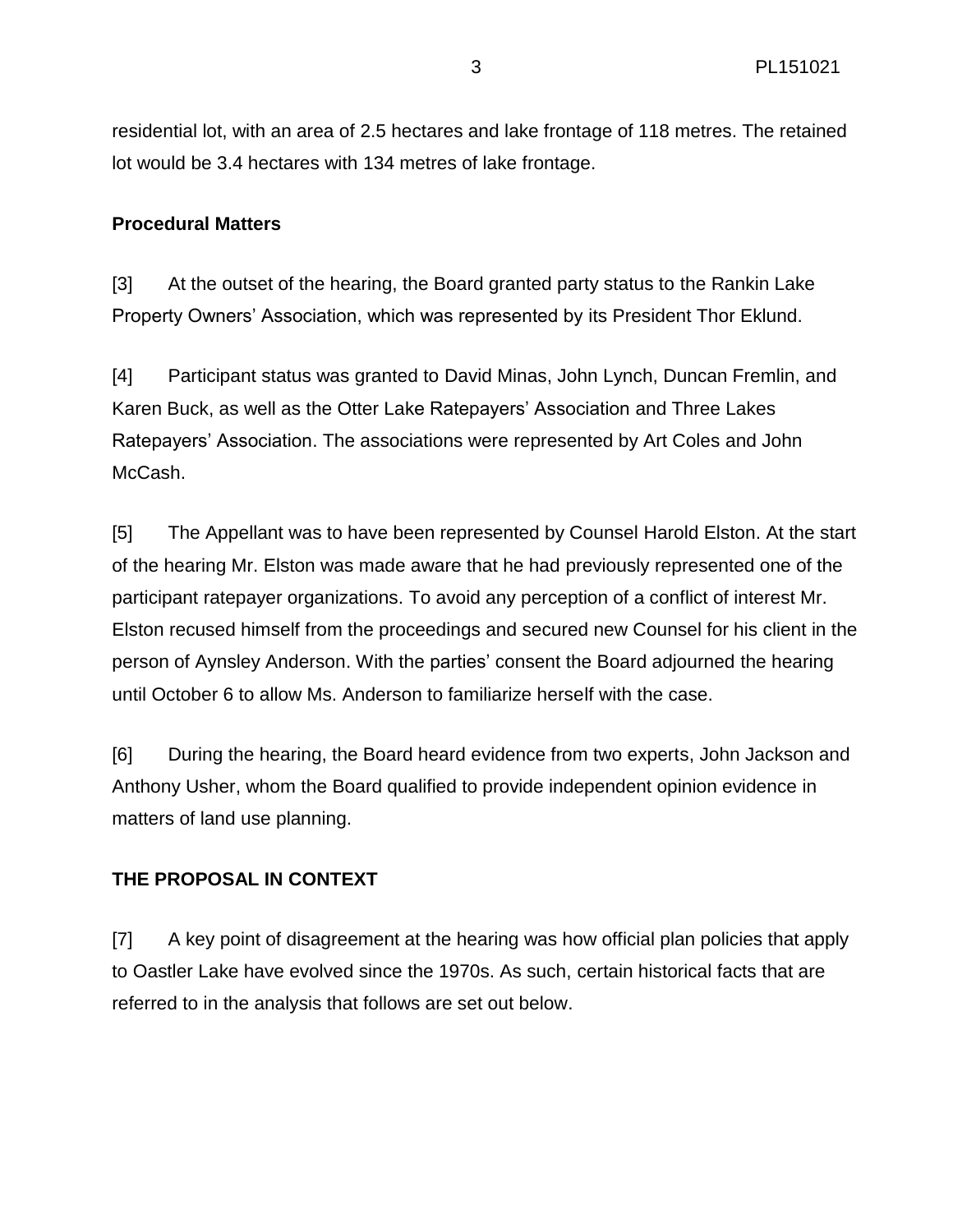# **Oastler Lake**

[8] Oastler Lake is situated in cottage country about 10 minutes' drive southeast of the Town of Parry Sound. As of September, 2015 the lake accommodates 71 waterfront properties in private ownership, many with seasonal residences. There is a Provincial Park containing 148 camp sites, and a commercial property containing 10 motel units and a disused restaurant on the south shore (Exhibit 12a, p. 266). The lake also has two public access points, including a boat launch.

[9] Prior to 1998 Oastler Lake was located in the Township of Foley. In 1998 the Township was amalgamated, with other municipalities, into the new Township of Seguin ("Seguin"). The current Seguin Official Plan (the "OP") came into effect on April 24, 2007.

# **First Severance Application**

[10] The subject property was created as part of a four-lot severance in 1979, together with five other lots on a private road running along the north end of Oastler Lake.

[11] In October 1979 the Township of Foley rezoned a small waterfront portion of the subject property to allow a seasonal residential dwelling to be constructed. The balance of the property remained in a rural conservation zone.

[12] The Appellant and his wife purchased the subject property in 1980.

[13] In 1981 the Appellant applied for a consent to sever the subject property into two. The Committee of Adjustment for the Township of Foley denied the severance noting in its decision that the land "had previously been severed by consent application into four lots with the understanding that no further severances would be applied for." The decision was upheld by the Ontario Municipal Board.

[14] From 1982 until the current Seguin OP came into force in 2007 various in-force official plans expressly prohibited any subdivision of the nine lots on the north end of Oastler Lake, including the subject property.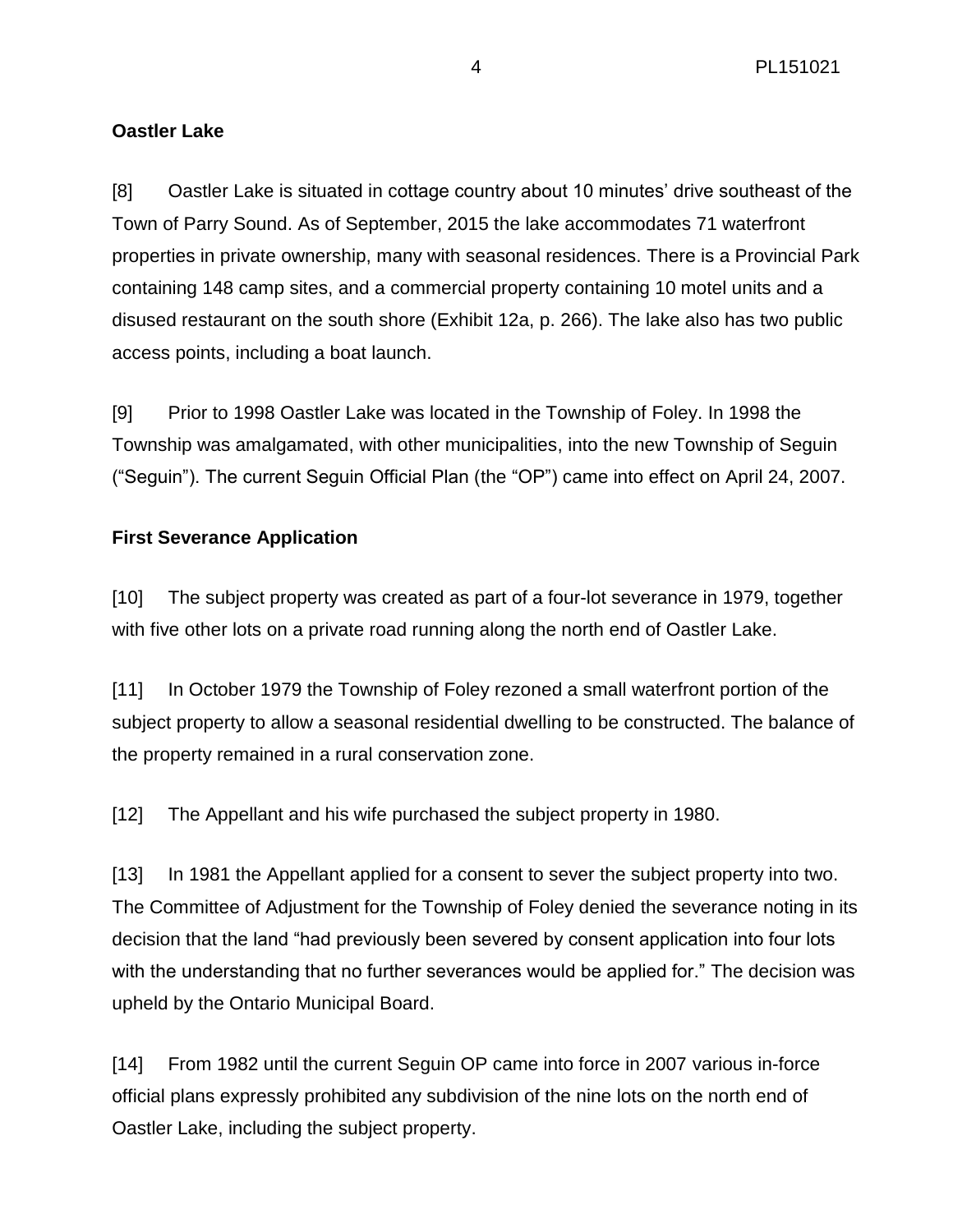### **Second Severance Application**

[15] Over the last 25 years, the Appellant allowed the eastern part of the subject property to be used exclusively by a family friend. During that time two trailers with woodframe enclosures and decks were built as dwellings on this eastern part, without building permits and in contravention of the zoning by-law, together with other structures. The dwellings and decks were recently demolished. On June 16, 2016 the Appellant got permission to build a "bunkie" on the eastern part of the property.

[16] On April 5, 2007 the Appellant filed a second application to sever the subject property, this time under the framework of the current (2007) Seguin OP. The following background studies were filed in support of the application:

- a. Environmental Impact Study (October, 2007)
- b. Environmental Impact Study Addendum, Fish Habitat Mapping (2008)
- c. Supplementary Planning Report by John Jackson (June, 2008)
- d. Environmental Impact Study Update re: Bat Species At Risk (June, 2016)

[17] The application was held in abeyance for eight years because of concerns that it did not conform to the Recreational Carrying Capacity policies in the Seguin OP. Council reviewed and reaffirmed these policies in 2009/2010.

[18] On January 21, 2015 Mr. Johnston applied for an OPA to facilitate his severance application. The OPA application was deemed "complete" under s. 22 of the *Planning Act* (the "Act") on April 14, 2015 and a public meeting on both applications was held on August 24, 2015.

[19] On October 5, 2015 Council denied the OPA and severance applications. On October 13, 2015 Mr. Johnston appealed Council's decisions to the Board.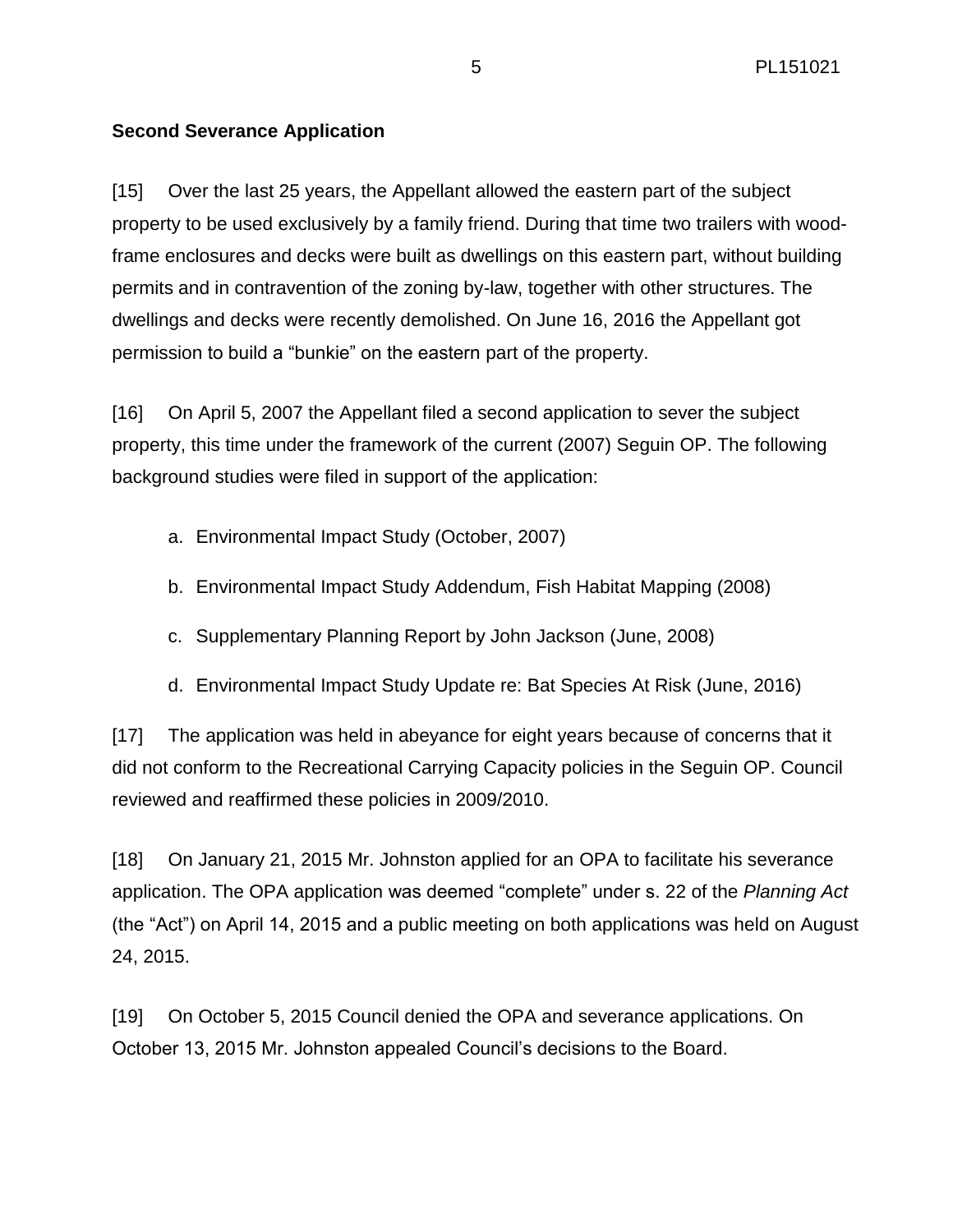# **LEGISLATIVE TESTS**

[20] In considering the OPA, the main adjudicative tests before the Board are whether the application has sufficient regard to the Provincial interests listed in section 2 of the Act and whether it is consistent with the Act's Provincial Policy Statement 2014 ("PPS").

[21] These tests must also be applied in adjudicating the merits of the proposed severance; however, in considering the severance, the Board must also have regard to the lengthy list of subdivision evaluation criteria in s. 51(24) of the Act, including s. 51(24)(c), which speaks to whether the severance conforms to the official plan.

[22] The Board must also have regard to the decisions of Council on both applications and the information that Council had when making its decisions. In this last respect, two reports prepared by Township planning staff were entered into evidence as Exhibit 1, Tabs 22 and 24. The second report, dated October 5 2015, recommended that Council approve both applications.

# **CORE ISSUES**

[23] The Board's conclusions on the applications are rooted in its findings on two core issues:

- a. The legitimacy and applicability of the Township's OP Recreational Carrying Capacity policies.
- b. Whether the public interest in protecting wetlands is upheld by the approving the OPA and severance.

# **RECREATIONAL CARRYING CAPACITY**

[24] The 2015 OPA application was triggered by the Appellant's understanding that his 2007 severance application would fail because it contravened the Recreational Carrying Capacity (RCC) policies in the Seguin OP. The OPA would exempt the subject property from these policies.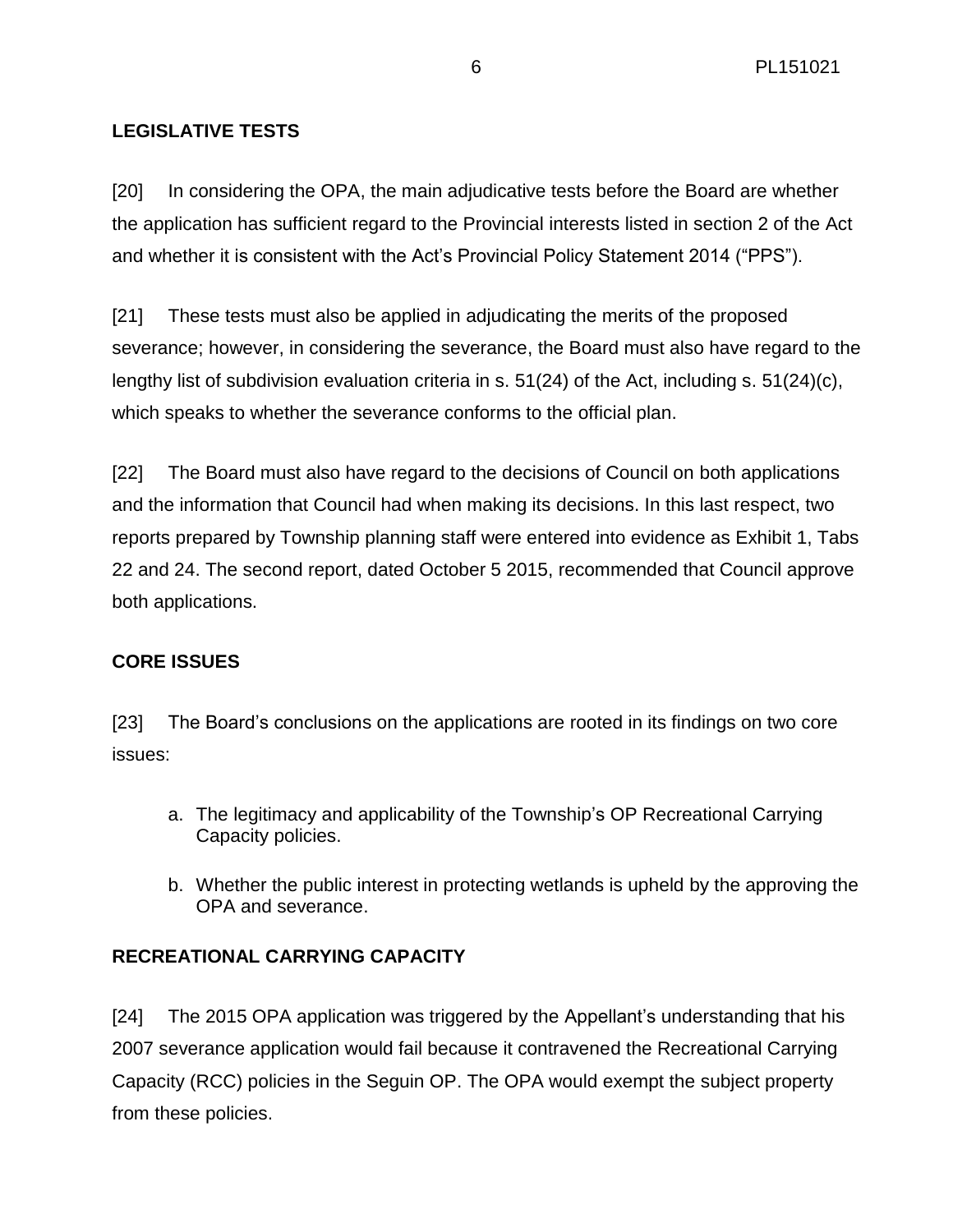[25] RCC is the ratio of residential units on a lake to the lake surface area, with adjustments made for shoreline shape and tourist development. The Seguin OP uses RCC to, among other things, restrict development on lakes. Under OP policy B.3.3 d), new development on a lake is prohibited when the RCC is exceeded. This policy, if strictly applied, would prohibit the Appellant's severance as the amount of development on Oastler Lake is well above the lake's RCC of 54 residential units (see Appendix III of the OP).

[26] RCC is referenced in other OP policies, notably Policy B.12.2.4 dealing with the creation of new waterfront lots by consent:

> New waterfront lots shall only be permitted where it is demonstrated…that the abutting waterbody can sustain the impact associated with the additional lot(s) and shall not exceed the lower, or most precautionary, of the recreational or biological capacity of the waterbody.

[27] The Board heard conflicting expert testimony on the applicability of these policies. Mr. Usher supported the proposition that the policies, including the RCC measure itself, form legitimate grounds for denying the OPA and severance applications. Mr. Jackson was opposed.

# **Mr. Jackson's Evidence**

[28] According to Mr. Jackson, RCC is a blunt and unscientific measure that does not necessarily reflect the actual recreational capacity of lakes, particularly on Oastler Lake. Planning policies that use RCC to limit development should therefore be applied flexibly rather than rigidly.

[29] Mr. Jackson summarized how RCC has been used in the Township. He stated that in 2007, when the policies were introduced, RCC was intended to be a "guideline" for limiting lakeshore development rather than a "hard cap". As such, the new policies represented a more permissive approach to severances on the subject property than the previous outright ban; hence the Appellant's second severance application. In Mr. Jackson's view, Council's recent use of RCC as a "hard cap" is an unreasonable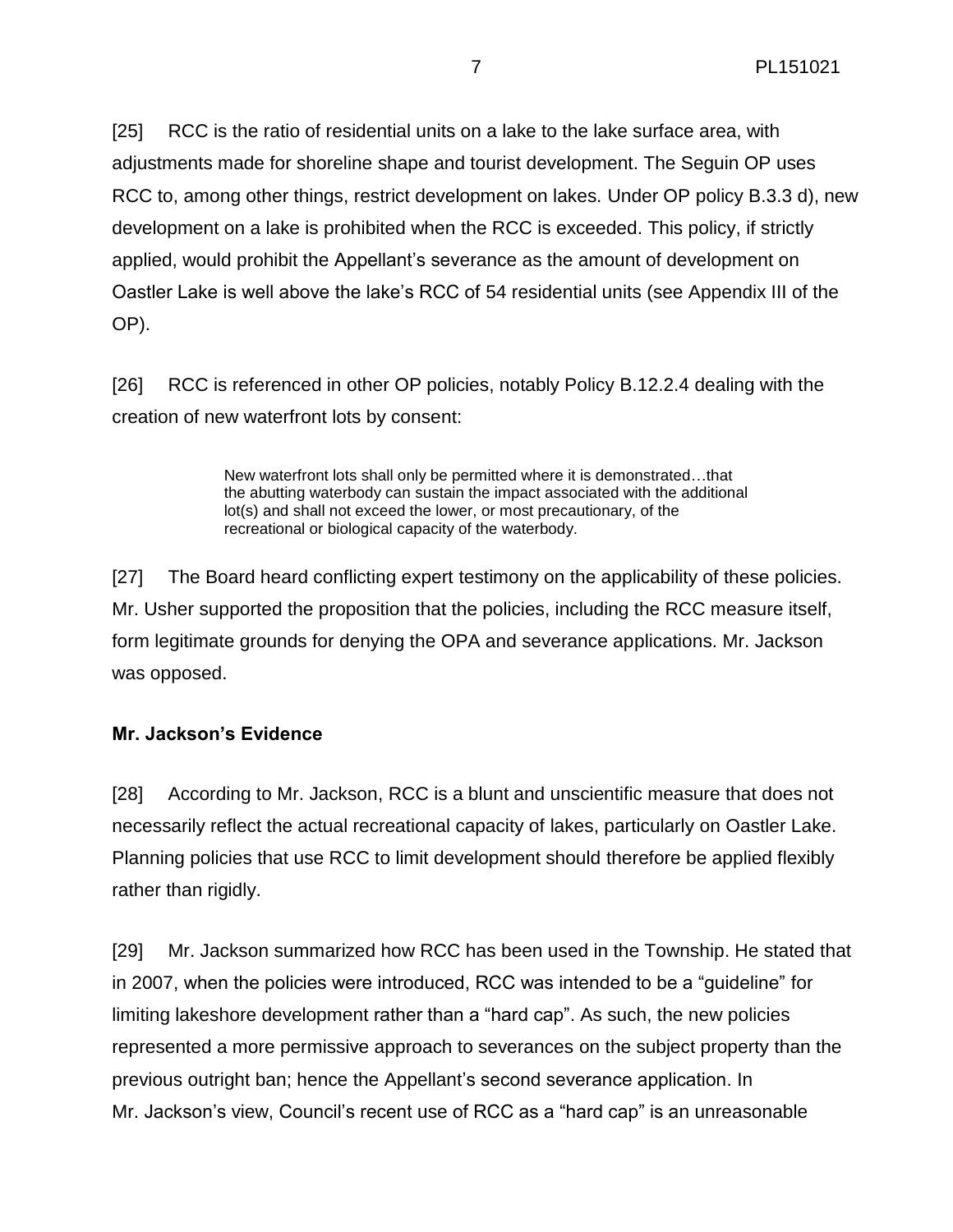response to pressure from ratepayers seeking to restrict development rather than an application of sound planning principles.

[30] Mr. Jackson testified that RCC, while purporting to be an empirical measure, is in fact unscientific because the relationship between a lake's RCC and its capacity to support development is variable. He cited a journal article that stated that "no [recreational] carry capacity formula is right for every lake" (Exhibit 7b, Tab 3) and the opinion of the Township's planning consultant who, during the 2009/2010 RCC review, questioned the "hard cap" approach. Mr. Jackson also testified that the RCC calculation method used in the Seguin OP is flawed. For example, it does not consider a decline in boating activity which, in Mr. Jackson's opinion, is likely to occur in the future. Nor does it account for a lake's unique characteristics, such as the Oastler Lake Provincial Park.

[31] According to Mr. Jackson, the actual recreational use of Oastler Lake is lower than suggested by the RCC measure of 54 units. To support this claim, Mr. Jackson provided the Board with a Boating Impact Study that ostensibly showed that Oastler Lake is "not a boating lake". The Board notes that Township staff used the results of the Boating Impact Study to support their recommendation that the OPA and severance applications be approved. Mr. Jackson also testified that, even though the Oastler Lake RCC does not account for recreational activity arising from the park, official statistics show that use of the park is in decline.

[32] Mr. Jackson concluded that, because RCC is a defective measure in evaluating land use proposals, denying an otherwise exemplary severance solely on the basis of RCC is bad planning. In his opinion, the Township would be better served by controlling lake development using planning powers other than RCC—for example zoning, development agreements, and site plan control, all of which were less sophisticated when the Appellant made his first severance application in 1981. Moreover, approving the applications is unlikely to generate more recreational activity on Oastler Lake because the subject property has effectively been used as two lots for some time (albeit illegally). In any case, Oastler Lake can accommodate additional recreational use.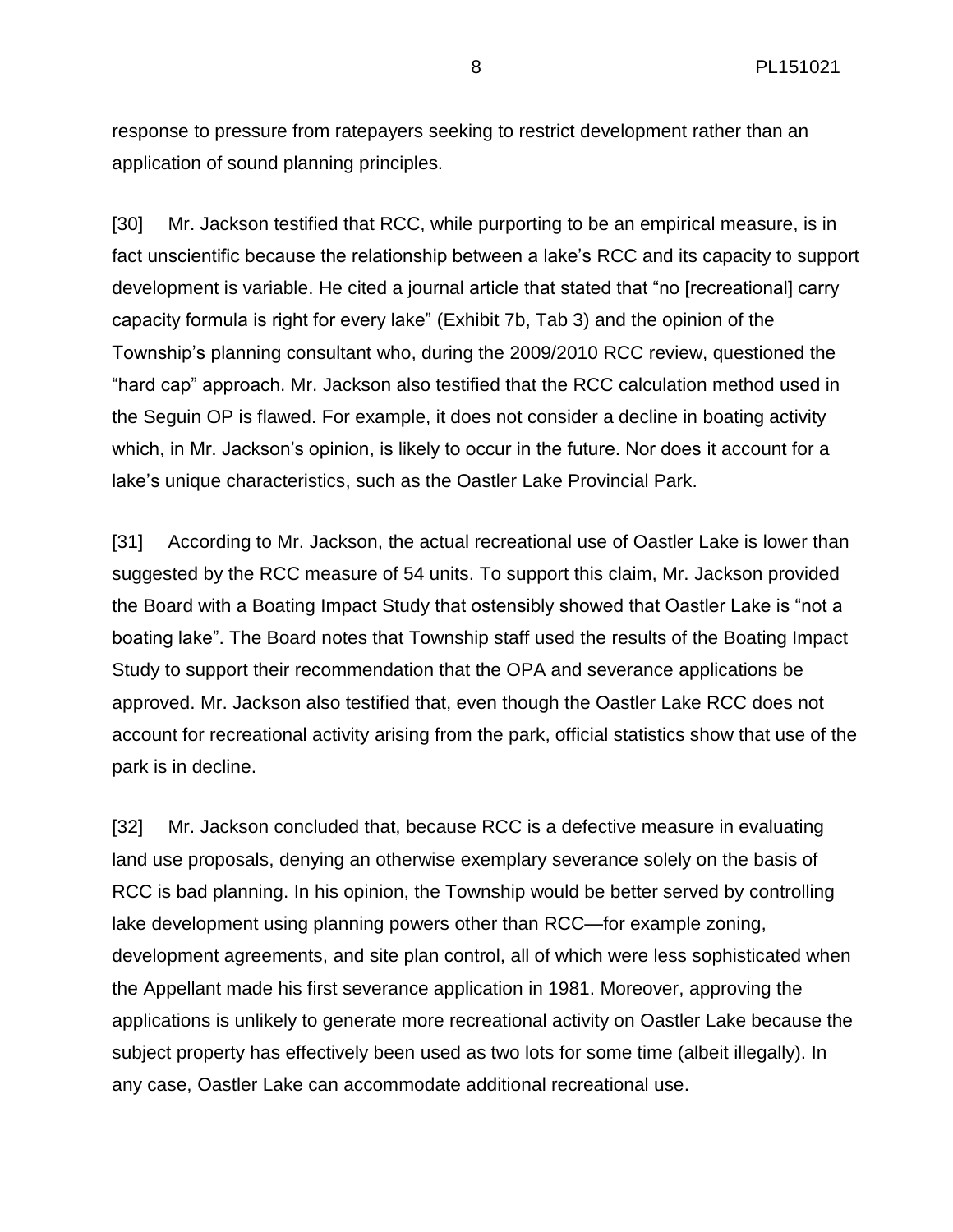# **The Evidence in Support of RCC**

[33] Where Mr. Jackson sees change brought about by the introduction of the RCC policies in 2007, Mr. Usher sees continuity. In Mr. Usher's opinion, by implementing RCC as a mechanism for controlling lake development, the Seguin OP extended rather than rescinded the ban on severances on Oastler Lake that had previously applied only to the nine lots created in 1979. He pointed to a letter from the Township planner to the Appellant, dated October 24, 2012 that confirmed his view that policy B.3.3 d) was always to be rigidly applied:

> There was no flexibility in the policy before the review [of RCC policies in 2009/2010] and there is no flexibility in the policy after the review. The policy was not changed. (Exhibit 12a, Tab 16)

[34] Mr. Usher's opinion was reinforced by Mr. McCash, who participated in the 2009/2010 RCC review and testified that RCC had the support of numerous ratepayer groups, residents and Council as a "hard cap".

[35] Mr. Usher testified that RCC has a long history. It was conceived in the 1960s as a way of limiting development in wilderness lands that were becoming increasingly used for recreation. It was soon afterwards applied to lakes where, in his view, it has evolved into an acceptable form of development control. According to Mr. Usher, the RCC policies at issue are not unique to the Seguin OP. Similar policies are in force in other municipal OPs in Ontario.

[36] Mr. Usher gave a robust defense of the RCC policies in the Seguin OP. In his opinion, because policy B.3.3 d) is both unequivocal and non-discretionary, approving the OPA application would set a bad precedent by undermining what is, in fact, a legitimate "hard cap" on development. His concern about precedent was echoed by the participants.

[37] Mr. Usher accepted Mr. Jackson's claim that the Oastler Lake RCC of 54 units is an imperfect estimate. However, in his view, part of its imperfection is that it *underestimates* recreational activity on the lake because it ignores the effect of the park and the boat launches (despite the OP requirement that tourist accommodation units be included in the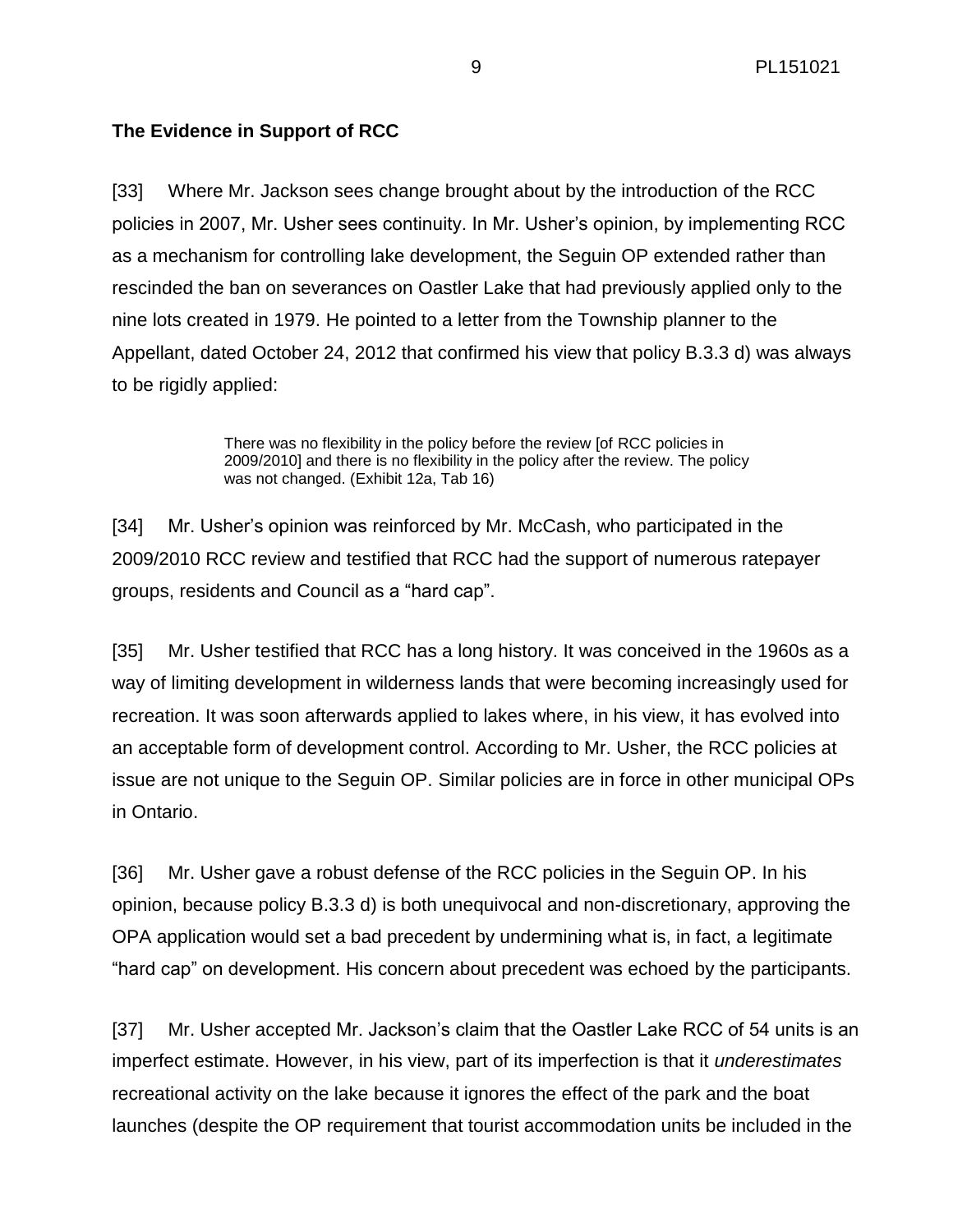RCC calculation). Mr. Usher provided research and analysis into park statistics to show that, accounting for weather conditions, and contrary to Mr. Jackson's claim, park usage has been stable in recent years.

[38] Mr. Usher's views were supported by Mr. Eklund and the participants. Messrs. Minas, Lynch, and Fremlin, who all own property on or near Oastler Lake, spoke of the lake as being very busy, with swimmers, paddlers, and motorized watercraft all vying for space on the water. Mr. Fremlin provided photos of the public boat launch and the park shoreline where numerous motor and paddle boats were in evidence (Exhibit 1). Ms. Buck added that, as well as omitting the park and boat launches, the Oastler Lake RCC calculation underestimates recreational activity by not accounting for day users who access the lake from the Seguin Marina and other connecting lakes.

### **Disposition of the Board**

[39] The Board accepts that RCC is an imperfect estimate of the capacity of a lake to accommodate recreational uses. Moreover, it is clear that its efficacy as a land use control is evolving. Nevertheless, the Board heard no credible evidence to show that, in this matter, RCC is unreliable in assessing how much development Oastler Lake can sustain. More generally, the Board finds that Council's use of RCC to limit development that would exceed the recreational capacity of a lake represents good planning.

[40] The Board finds Mr. Jackson's position that RCC is intended to be applied flexibly rather than as a "hard cap" on development cannot be sustained. It is true that the language in policy B.3.3 b) of the Seguin OP speaks of *guidelines* for calculating RCC; there is certainly flexibility afforded in the calculation. However, the OP is also clear that the result is to be used as an *absolute* cap on the amount of permitted development.

[41] Moreover, the Board finds that RCC figures are not arbitrary. They are based on a standard calculation that has been developed out of years' of research and experimentation. The RCC policies are applied consistently throughout the Township and are used by planning authorities in other jurisdictions.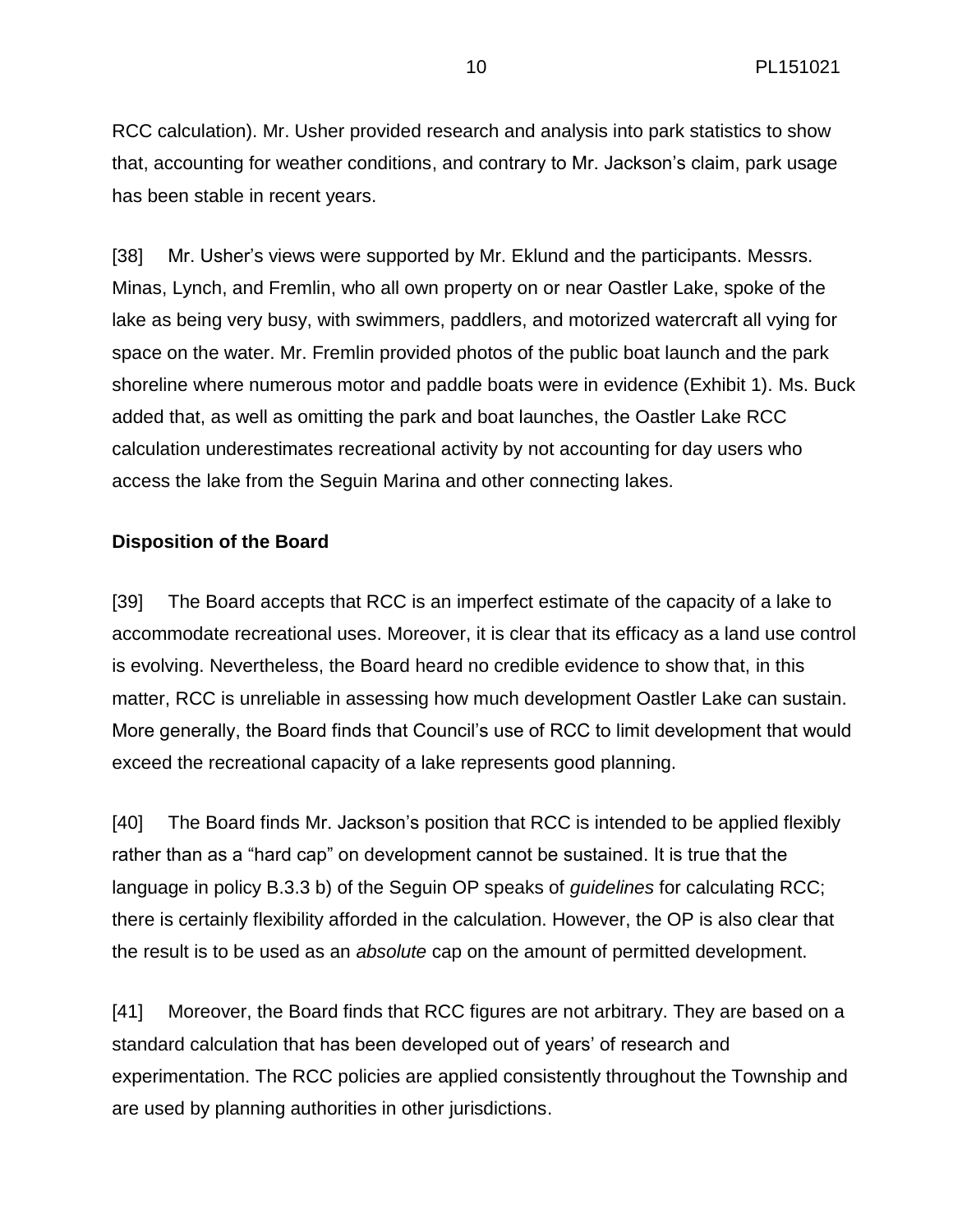[42] The Board observes that Council's use of RCC as one of its threshold tests for development approval results from careful study and considerable public consultation over the last 10 years. As such, Council's decision to refuse the Appellant's OPA and severance applications on the basis of RCC was informed and reasonable.

[43] The Appellant's Boating Impact Study, whose methodology may charitably be described as inadequate, does not provide this panel with credible evidence that the Oastler Lake RCC is too low. Indeed, the Board finds the very premise of the study - that boating is the leading indicator of the RCC - to be misleading because it ignores other recreational activities on the lake, such as swimming and paddling.

[44] The Board is not persuaded by Mr. Jackson's opinion that recreational usage on Oastler Lake will fall. Ms. Buck has observed that the use of wake boats, which have an enormous capacity to damage shoreline habitats, is on the rise. Mr. Eklund was of the view that increased occupation of private dwellings on the lake by people working from home and retirees is likely to increase recreational use in the future. The Board finds this testimony to be sensible and credible.

[45] The Board finds that, if anything, the Oastler Lake RCC is too high. The testimony of the participants who own land on and near the lake, supported by Mr. Usher's research and forensic analysis of park usage data, demonstrate that the Provincial Park has and will continue to generate recreational activity on the lake that is not reflected in the RCC. The Board is sympathetic to the view expressed by Mr. Eklund, an experienced civil engineer, that the standard practice of calculating infrastructure capacity based on maximum peak usage should also apply to RCC calculations.

[46] The Board notes that the RCC of a lake is not fixed. Council has the ability to update RCC calculations to reflect current levels of development and to refine how the RCC policies are to be applied. In this last respect, Council passed an OP amendment in 2012 to exempt lakes under 40 hectares from the RCC policies (Exhibit 11). There is no reason why a similar amendment could not be passed should the Oastler Lake RCC later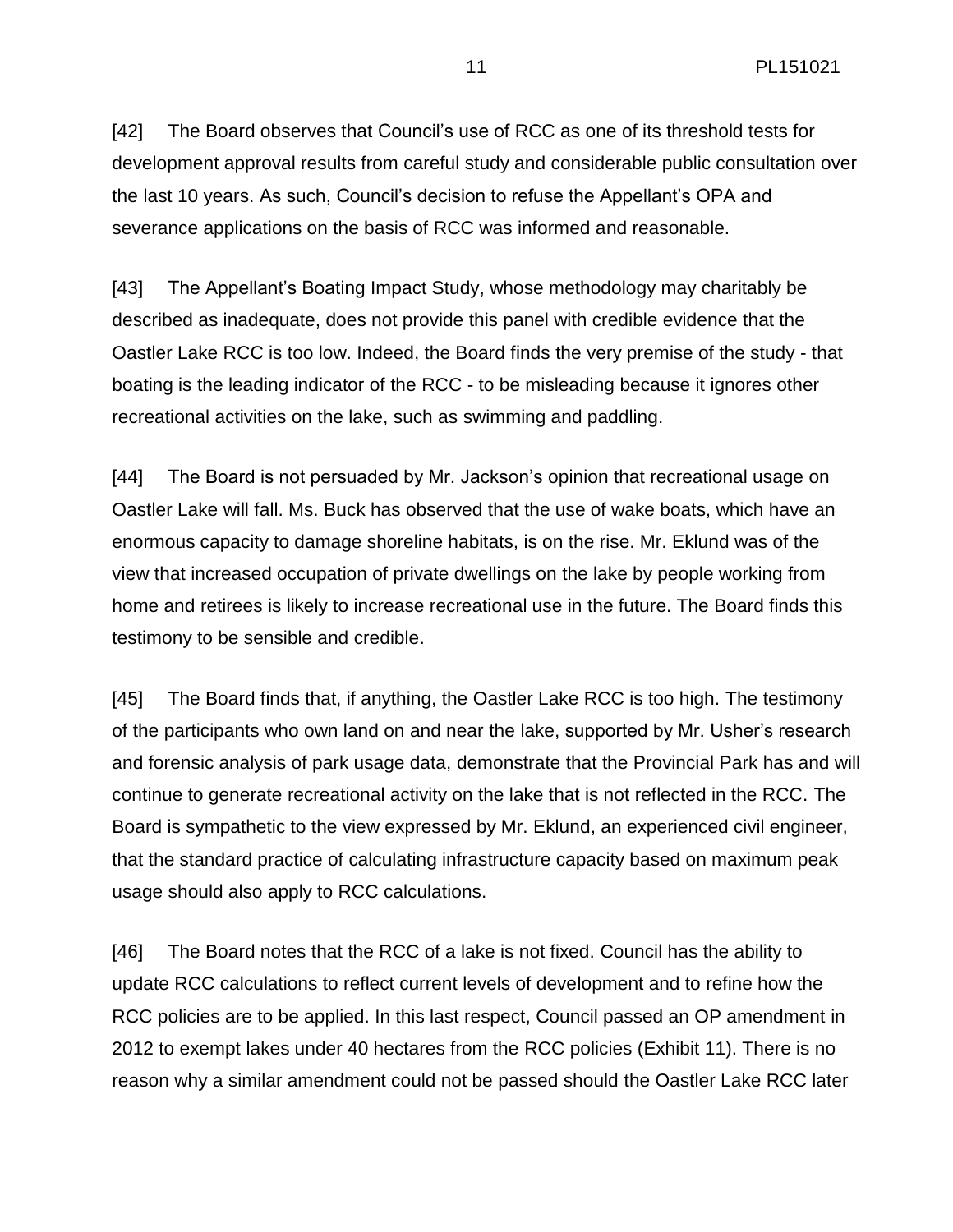prove to be inaccurate. In the meantime, the current RCC of Oastler Lake means that the severance application is premature.

[47] The Appellant has twice tried to sever the subject property over the last 35 years. Various approval authorities, including this Board, have denied his applications on the basis that the property was created with the specific intention that it would never be divided. The Board finds that the RCC policies that were introduced in 2007 have reinforced this ban rather than relaxed it.

[48] The Board gives no weight to the argument that the applications should be approved because they simply formalize an existing use. The merits of the applications are to be considered "without prejudice", that is, as though the use did not exist. In considering the merits, the Board will not penalize the Appellant for prior infractions. Nor will it favour the fact that the existing use is longstanding and, according to the Appellant, benign.

[49] In conclusion, the subject property is located on a lake that, according to the RCC measure, is over capacity even without accounting for the public uses. The Board finds that the subject property has no special characteristics that would justify exempting it from the RCC policies that prohibit development on the lake. The Board sees no valid land use planning grounds for exempting the subject property from the RCC policies.

[50] The Board finds that the OPA and severance applications do not adequately protect the ecological systems of Oastler Lake and do not represent the orderly development of safe and healthy communities. The applications do not therefore have sufficient regard to s. 2 (a) and (h) of the Act. Moreover, the severance application is premature and does not conform to the Seguin OP. As such, the severance application does not have sufficient regard to the subdivision evaluation criteria in s. 51(24) (b) and (c) of the Act.

### **WETLAND PROTECTION**

[51] The subject property is adjacent to, and indeed extends slightly into, an area identified as an "Unevaluated Wetland" by the Ontario Ministry of Natural Resources and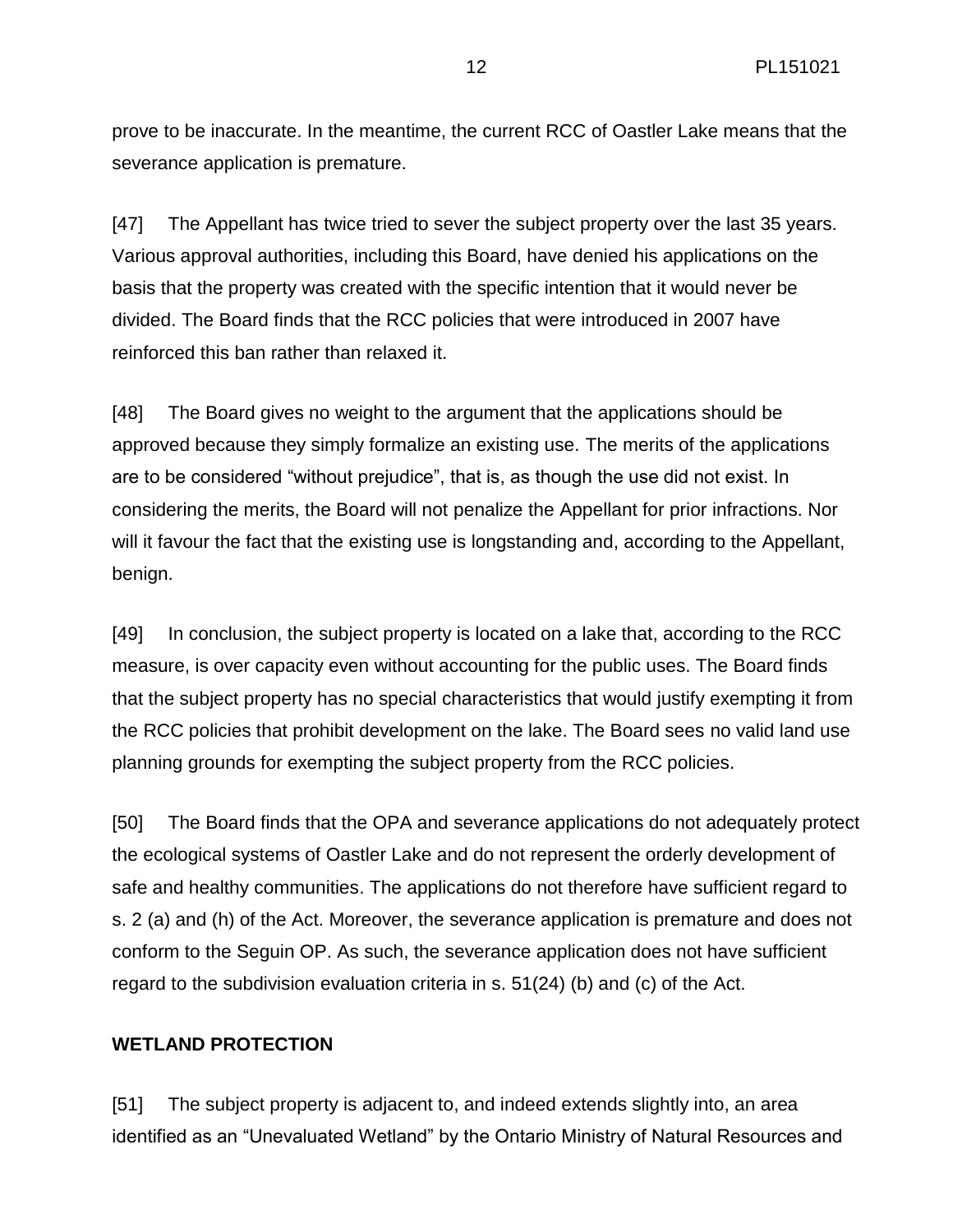Forestry. Mr. Usher contends that the background studies submitted in support of the applications are deficient because, while they appropriately address wildlife and fish habitat near the subject property, they do not analyze the wetland.

[52] Terminology is important in assessing Mr. Usher's concern. The Board must review the applications in light of "the protection of ecological systems, including natural areas, features and functions" per ss. 2 (a) of the Act as well as the natural heritage policies in s. 2.1 of the PPS. The latter prohibit development and site alteration in, among other protected areas, significant wetlands, fish habitat and habitat of endangered species and threatened species, and on adjacent lands to significant wetlands and fish habitat:

> unless the ecological function of the adjacent lands has been evaluated and it has been demonstrated that there will be no negative impacts on the natural features or on their ecological function.

[53] It is not known whether the wetland that extends into the subject property is "significant" under the PPS because it has not yet been evaluated. As such, the Board finds that the OPA and severance applications cannot be denied solely on the basis of inconsistency with the PPS.

[54] Can the same be said with respect to conformity of the severance to the Seguin OP? The first goal of the OP is instructive. It aims to protect and enhance significant natural heritage features and ecological functions by adopting an "Environment-First" principle. This principle trumps development on lands containing these features and functions.

[55] The Board is struck by how the Seguin OP both mirrors and breathes life into the PPS natural heritage protection requirements. Under the OP, the subject property is designated as a "Shoreline Area" and the wetland that extends into the property is designated as "Environmental Protection Area". Because of these designations, the OPA and severance applications trigger the need for an Environmental Impact Study ("EIS") and a Site Evaluation Report ("SER"). The requirements for EISs and SERs are rigorous and are listed in OP policies B.15 and C.3.1.3.3.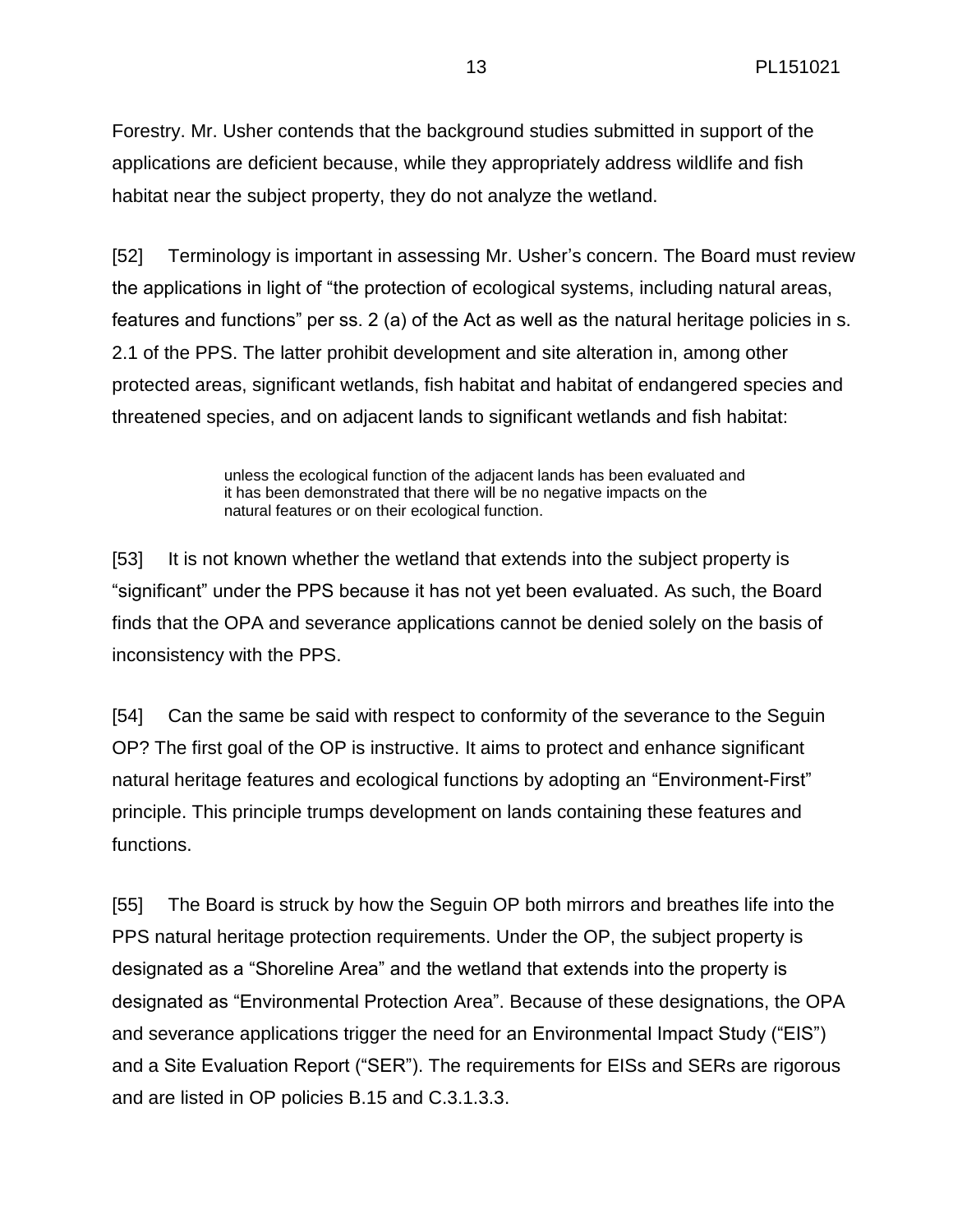[56] The main purpose of an EIS is to satisfy PPS policy 2.1.8 (see above). As such, the OP requires that an EIS evaluate a proposed development in relation to "*significant* natural features and ecological functions [emphasis added]". An SER is to focus more on the impact of a development on a lake shoreline. Among the SER requirements is that it identify and analyze environmentally sensitive areas, including significant fish habitat, wildlife habitat, and wetlands. It is noted that, for SERs, there is no requirement in that wetlands be "significant" as defined in the PPS.

[57] The Seguin OP does not automatically prohibit development on the basis that it will negatively impact the natural environment. However, the OP clearly puts into place stringent policies to minimize those impacts including requiring detailed studies to be prepared in cases where development is proposed near wetlands, whether significant or not, and other areas deemed worthy of special protection.

### **Expert Opinion Evidence**

[58] Mr. Usher's concern is that insufficient information - insufficient at least when compared to the Seguin OP requirements - is available to properly assess the impact of the severance application on the wetland. His opinion is that the Appellant's EIS and SER reports do not address the impact of the location of a future dwelling and its septic system on the wetland water quality. He also noted that the staff reports, which claim the Appellant met the EIS and SER requirements, make no mention of the need to consider the wetland.

[59] Mr. Jackson disagreed. He testified that the Seguin OP's requirements to examine the wetland were adequately addressed by the EIS and SER reports. The reports were prepared by a qualified ecologist who assessed the fish and wildlife habitats which, in Mr. Jackson's view, are the only natural heritage features that would be affected by the proposed development. They were accepted by Township planners as satisfying the OP requirements, and without need for a peer review. He was surprised that Mr. Usher, who is not a natural scientist, would object to scientific research that has been reviewed and accepted by staff.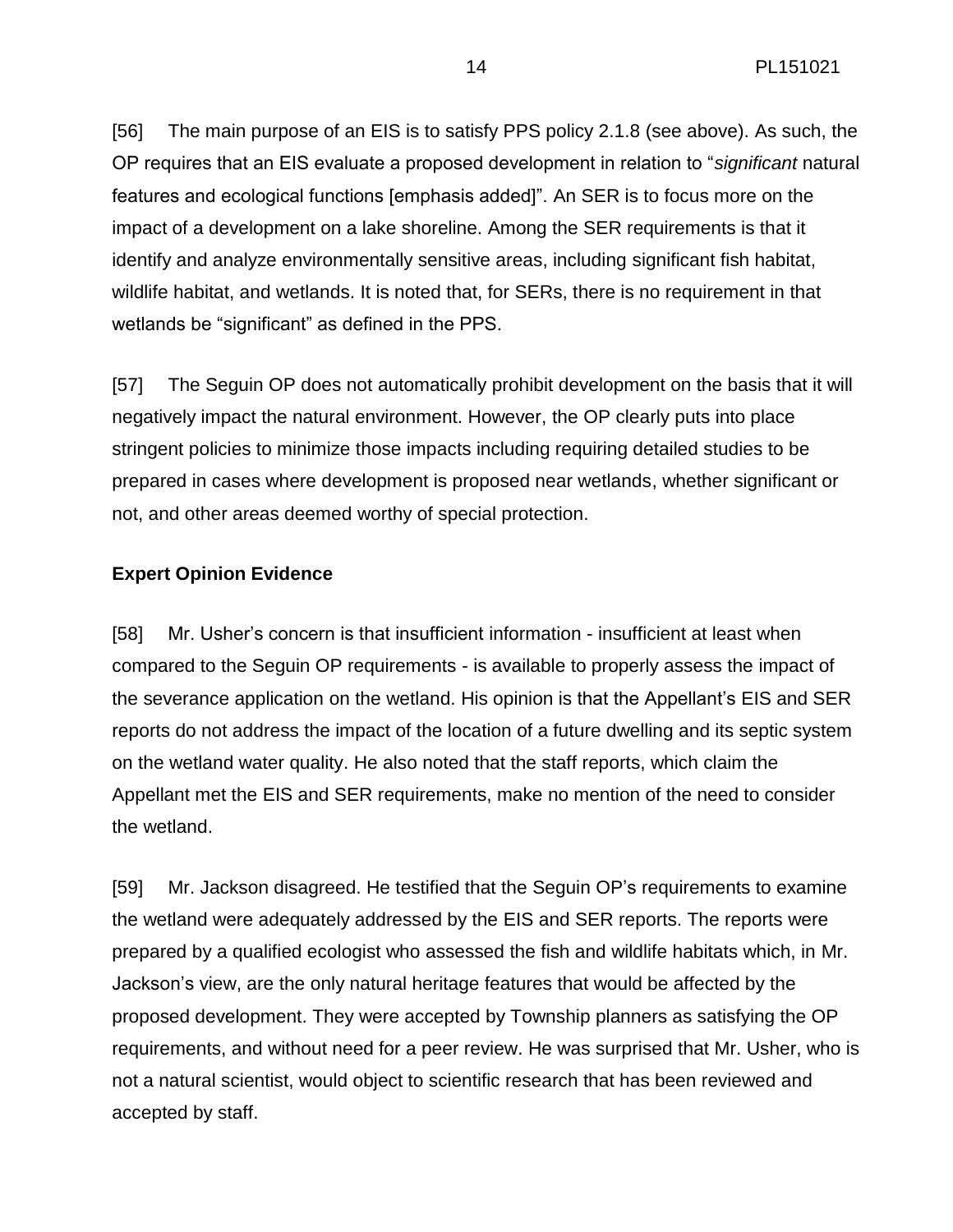[60] Mr. Jackson noted that a proposed condition of severance approval would require the Appellant to submit an updated EIS to address the requirements of the PPS and Seguin OP (Condition 9, Exhibit 7B, Tab 14). The condition would, in his opinion, ensure that any remaining natural heritage issues were addressed.

### **Disposition of the Board**

[61] First, the Board notes that this hearing is an enquiry into the merits of the OPA and consent applications with regard to *all* matters of Provincial interest, not just the ones that may have led directly to this hearing. In this regard, the Board is free to question the judgment of the Township's planners on the adequacy of the EIS and SER reports.

[62] The Board finds that the EIS and SER reports submitted by the Appellant do not address the wetland and therefore do not meet the SER requirements of the Seguin OP. The reports are very specific about their scope. They examine the proposed development with reference to some, though not all, of the natural heritage features defined in the PPS. For example, the 2007 EIS states in its Executive Summary that the proposal "will not impact the natural heritage features identified in the scoped EIS" which are identified as "Species at Risk" and "Significant Wildlife Habitat". Additionally, the 2008 Fish Habitat Study focuses only on the impact of the proposed development on Type 1 and Type 2 fish habitat. There is no assessment of the impact of the development on the wetland in any of the reports.

[63] The Seguin OP requires that EIS and SER reports be submitted "as part of the local planning application review process…in order to satisfy the goals and strategic objectives of this Plan". This ensures that Council has all the technical information necessary to assess the impact of the proposed development in advance of granting draft approval. The Board finds that the proposed condition of approval that the Appellant submit updated reports would come too late for Council to determine whether the "Environment-First" principle in the Seguin OP has been satisfied.

[64] Over and above the SER requirements, the Board finds that the "Environment-First" principle should lead the wetland that straddles the subject property to be evaluated, even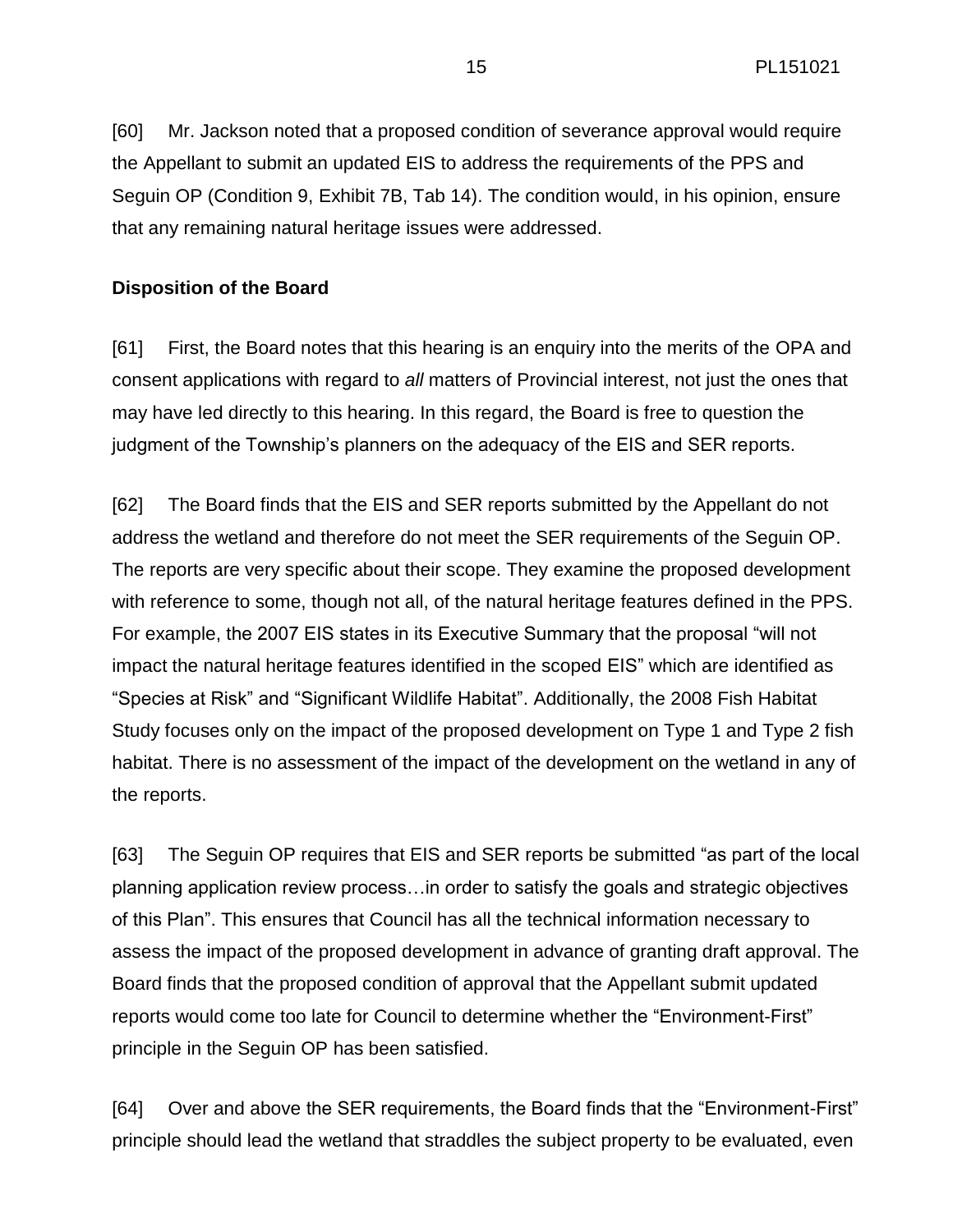if its "significance" as defined by the PPS is unknown. The concerns about precedent in relation to RCC have already been noted. In this panel's view, a more troubling precedent is that environmental studies that are required by the Seguin OP are undertaken without sufficient scope or rigour.

[65] For these reasons, the Board finds that the OPA and severance applications do not have sufficient regard to s. 2 (a) of the Act. Moreover, the severance application is premature because it does not conform to the Seguin OP. As such the severance application also does not have sufficient regard to the subdivision evaluation criteria in s. 51(24) (a), (b), and (c) of the Act.

### **CONCLUSION**

[66] The Board finds that the RCC policies in the Seguin OP are an appropriate tool for limiting development on Oastler Lake. The policies reflect Council's reasonable and longstanding desire to prohibit severances on the subject property. They also uphold the Provincial interest set out in s. 2 of the Act and in the PPS.

[67] The Board finds that the OPA is premature because the wetland adjoining and extending into the subject property has not been properly evaluated.

### **ORDER**

[68] The Board orders that the appeals are dismissed and the provisional consent is not to be given.

*"Stefan Krzeczunowicz"*

STEFAN KRZECZUNOWICZ MEMBER